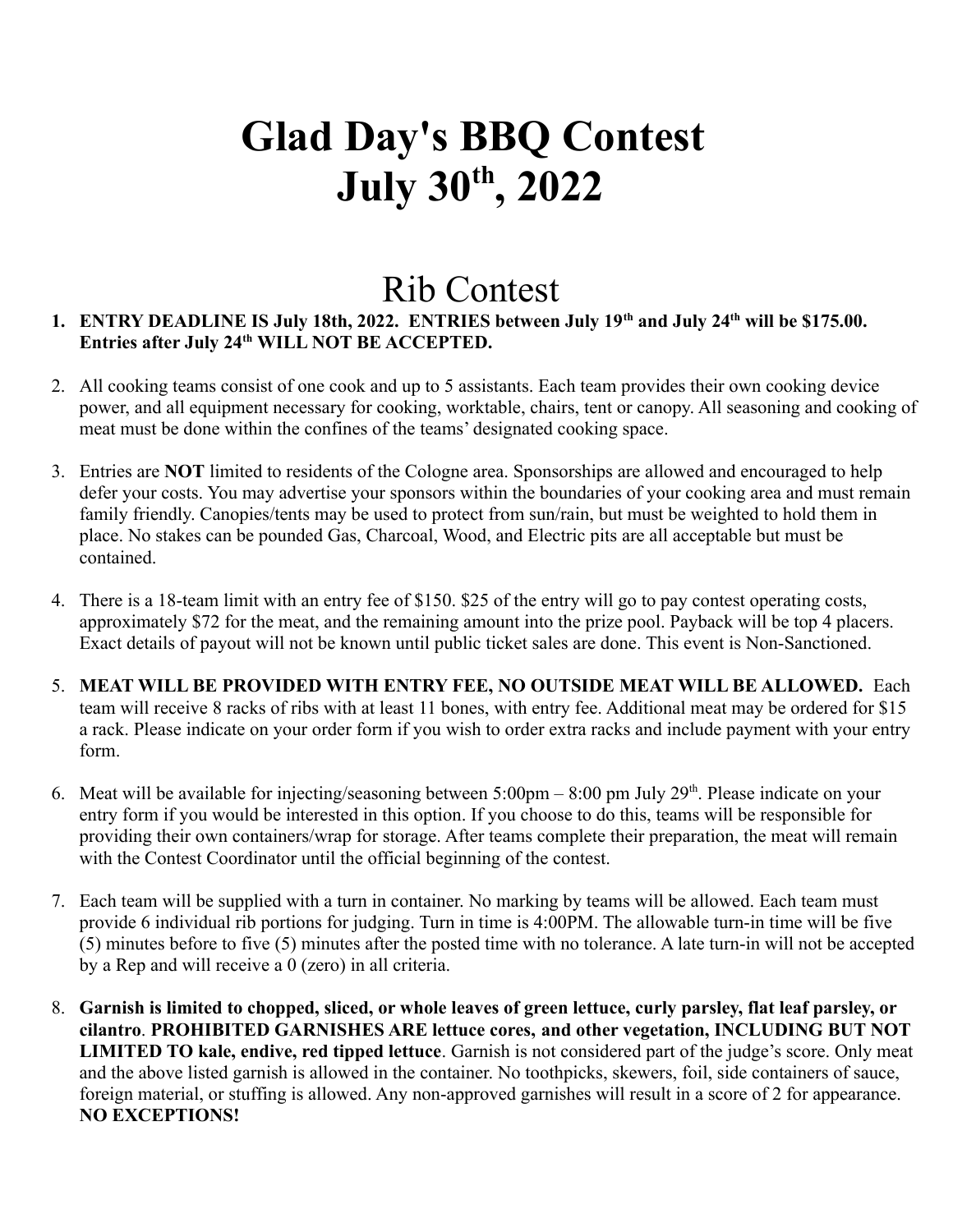- 9. Entries will be scored in the following areas: APPEARANCE, TENDERNESS and TASTE. The number of judges will be determined after we know how many contestants. Each team's lowest score will be discarded, but will be used if a tie occurs. The scoring system will be 9 (best) to 2 (worst). The total score will be based on the total points, not averages. The APPEARANCE category will have a multiplier of 0.5600, the TENDERNESS category will have a multiplier of 1.4280, and the TASTE category will have a multiplier of 2.2972. Example, if you score a 9 in all three categories, you will receive 36 points. If there is a tie, all judge's scores will be used to determine a winner. If there is still a tie, a computer generated coin flip will be used to determine the winner. A score of 1 in any category is a disqualification and must be approved by the Contest Coordinator and be used only if meat is not cooked completely.
- 10. Behavior Every team is responsible for its members and guests and are expected and required to exhibit proper and courteous behavior at all times. **No carry-on alcohol is permitted except for cooking purposes; alcoholic beverages can be purchased from the Beer Garden**. Teams must maintain a family friendly atmosphere at all times. Failure to do so is subject of review by the Contest Coordinator and may result in disqualification without refund.
- 11. Glad Days Committee, City of Cologne, Cologne Fire Department, Cologne Lions, Crow River BBQ, event judges, staff or workers are not responsible for any accidents/illnesses/injuries that are a result of contest participation.
- 12. Public can purchase Ribs for \$2.50 per bone from the Contest Committee. The teams can redeem \$1.10 per ticket, \$1.15 will go into the prize pool, and \$0.25 will go to contest operating costs. Any team that cooks extra racks will get \$2.50 per bone after 0 tickets are redeemed.
- 13. Each team will need to wear gloves during preparation of meat and while serving.
- 14. Teams will need to ensure their ribs will be at a serving temperature of at least 140 degrees while serving ribs.
- 15. Ruling of the Contest Coordinator is final in all matters.
- 16. By sending in an entry form, you have acknowledged and understand these rules.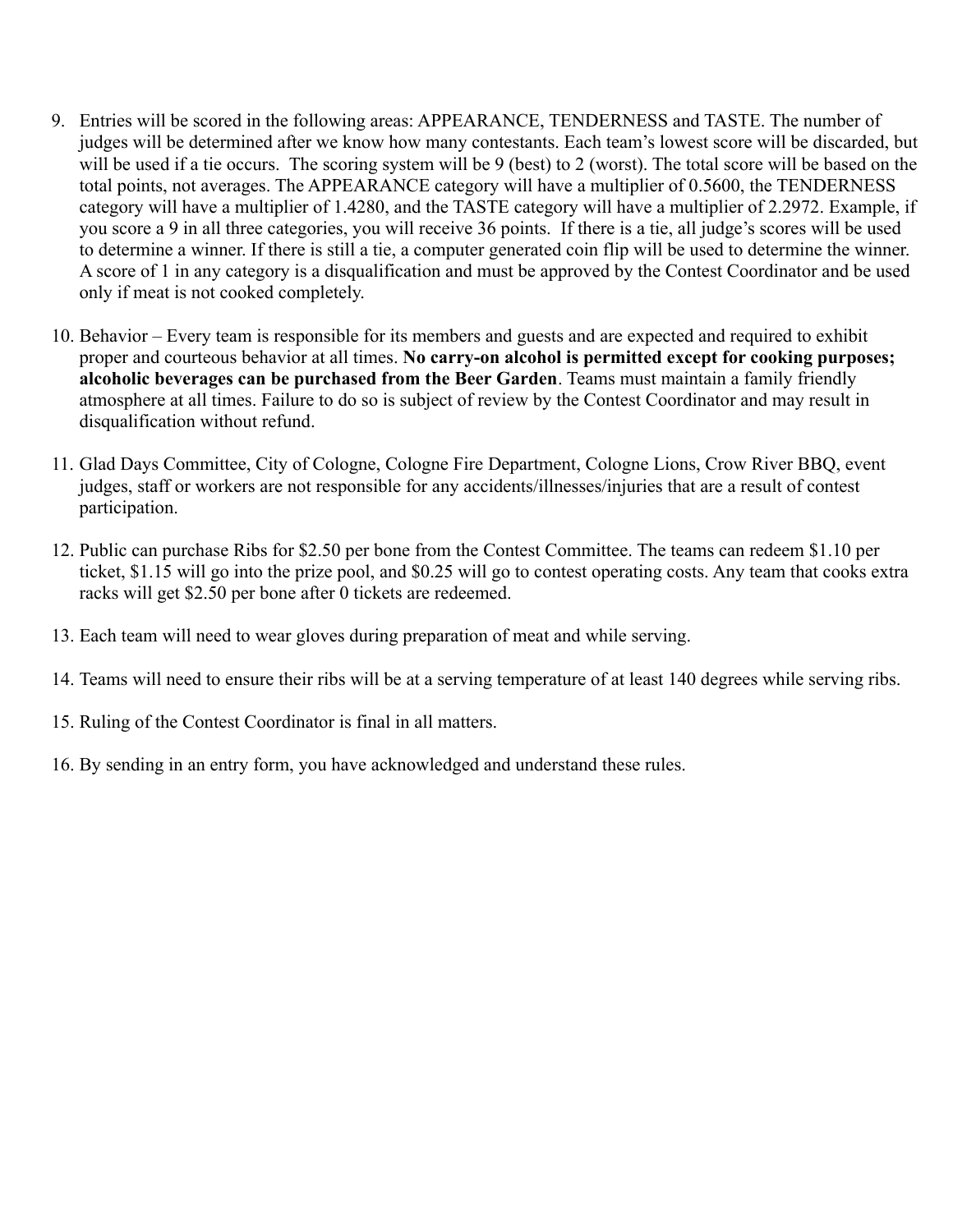### **TENTATIVE CONTEST SCHEDULE**

8:00am-9:00am: Cooks Check-In and Meat Distribution 8:00am-4:40pm: Ribs Cook Time 2:00pm: Cooks' Meeting 4:00pm: 6 Rib bones turn in 4:00pm-5:00 Ribs Judging 4:00pm - ??? Public Tasting Award Ceremony will be after Public Tasting **CLEAN UP: ALL COOKING AREAS MUST BE CLEARED BY 7:00pm**

**Rib Contest Prizes If there are 14-16 team entries, prizes will be paid accordingly.**

1st Place  $40\%$  + Trophy 2nd Place 30% 3rd Place 20%  $4<sub>th</sub>$  Place  $10\%$ 

**If there are 14 or less team entries, prizes will be paid accordingly.**

1st Place  $50\%$  + Trophy  $2<sub>nd</sub>$  Place  $30%$ 3rd Place 20%